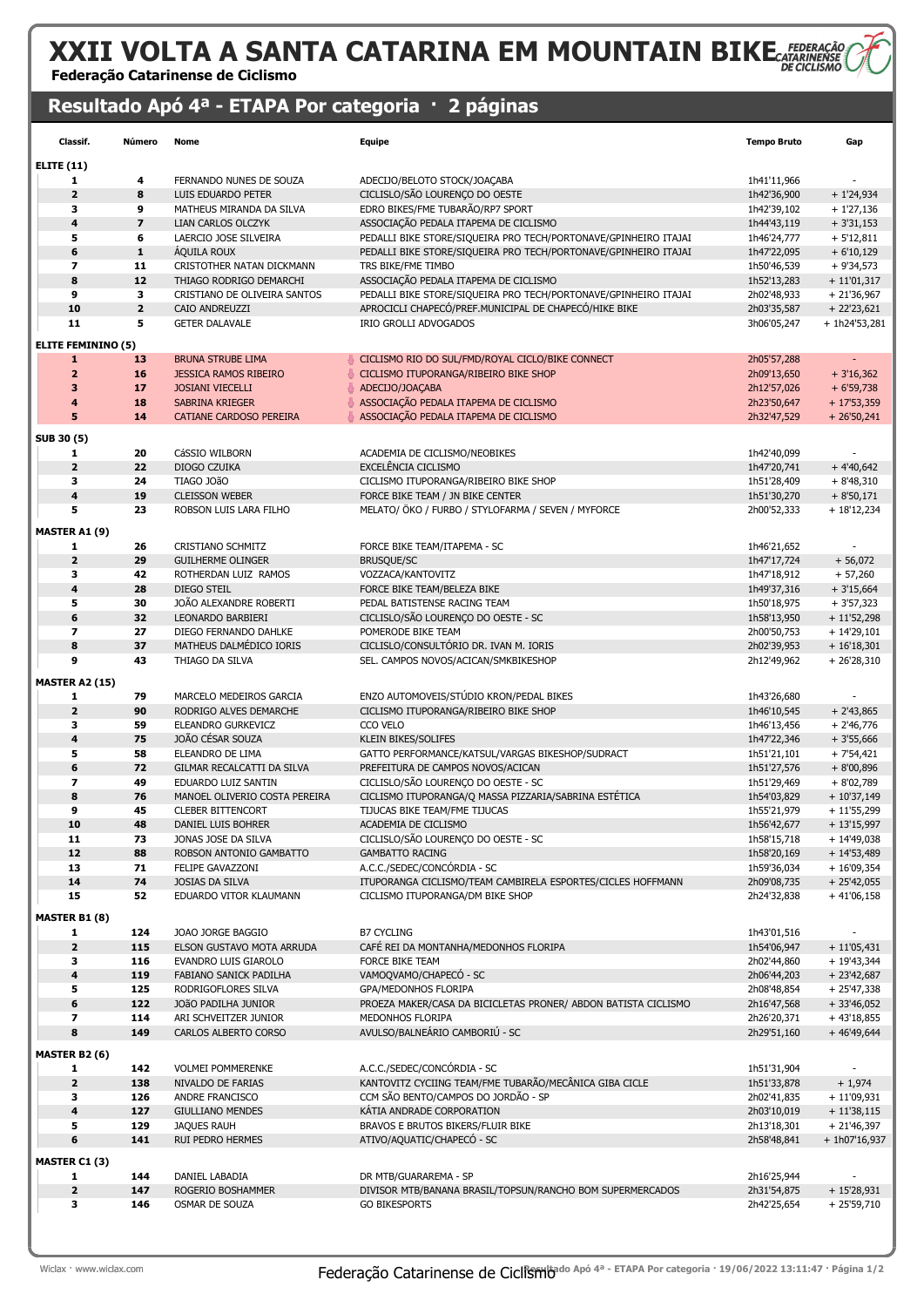| Classif.                           | Número     | Nome                                    | Equipe                                                                                                   | <b>Tempo Bruto</b>         | Gap                        |
|------------------------------------|------------|-----------------------------------------|----------------------------------------------------------------------------------------------------------|----------------------------|----------------------------|
| <b>MASTER C2 (1)</b>               |            |                                         |                                                                                                          |                            |                            |
| 1                                  | 354        | ANTONIO KNOPF NETO                      | CICLISMO ITUPORANGA/ENÉIAS BIKE SHOP                                                                     | 1h09'34,162                |                            |
|                                    |            |                                         |                                                                                                          |                            |                            |
| <b>JUNIOR (5)</b>                  |            |                                         |                                                                                                          |                            |                            |
| 1<br>$\overline{2}$                | 350<br>229 | <b>AXEL KRUGER</b>                      | CICLISMO RIO DO SUL/FMD/ROYAL CICLO/BIKE CONNECT<br>TRS RACE/FME TIMBÓ/JJJ SANTOS/TERRA NOVA CONSTRUTORA | 1h00'21,710                |                            |
|                                    |            | JEAN GUERRA DOS SANTOS GUERRA           | APROCICLI CHAPECÓ/PREF.MUNICIPAL DE CHAPECÓ/HIKE BIKE                                                    | 1h00'48,772                | $+27,062$                  |
| з                                  | 232        | JOAO PIAZZON                            |                                                                                                          | 1h02'21,378                | $+1'59,668$                |
| $\overline{\bf 4}$<br>5            | 216<br>208 | ARTHUR LOVATEL<br>ALOIZIO PETT          | SAPO VERDE / FME DE INDAIAL/ SEMENTES MTB<br>SAPO VERDE / FME DE INDAIAL/ SEMENTES MTB                   | 1h03'34,321<br>1h03'59,633 | $+3'12,611$<br>$+3'37,923$ |
|                                    |            |                                         |                                                                                                          |                            |                            |
| <b>JUNIOR FEMININO (1)</b>         |            |                                         |                                                                                                          |                            |                            |
| $\mathbf{1}$                       | 249        | <b>JULIANA ZIEL</b>                     | CICLISMO RIO DO SUL/FMD/ROYAL CICLO/BIKE CONNECT                                                         | 1h11'48,616                |                            |
| <b>MASTER D (2)</b>                |            |                                         |                                                                                                          |                            |                            |
| 1                                  | 237        | JOÃO CARLOS LUIZ                        | PORTAL TIMBO NET/ACAD.MENFIS                                                                             | 1h03'37,625                |                            |
| $\overline{2}$                     | 238        | <b>INGWALD EWALD</b>                    | ACADEMIA TOTTAL FITNESS                                                                                  | 1h09'11,737                | $+ 5'34,112$               |
|                                    |            |                                         |                                                                                                          |                            |                            |
| FEMININO MASTER 30+ (5)            |            |                                         |                                                                                                          |                            |                            |
| 1                                  | 246        | MICHELE CAROLINE ELIAS                  | SQUAD BIKE TEAM/MELATO/ÔKO/FLAME/STYLO FARMA                                                             | 1h09'22,137                |                            |
| $\overline{\mathbf{2}}$            | 240        | <b>ELAINE KLAUMANN</b>                  | CICLISMO ITUPORANGA/DM BIKE SHOP                                                                         | 1h09'34,562                | $+12,425$                  |
| 3                                  | 239        | <b>BRUNA BATISTA DE LIMA</b>            | A.C.C/ SEDEC/ CONCÓRDIA                                                                                  | 1h14'27,333                | $+5'05,196$                |
| 4                                  | 342        | <b>MARIA CRISTINA WICKERT</b>           | <b>CEDRO AMBIENTAL</b>                                                                                   | 1h18'10,716                | $+8'48,579$                |
| 5                                  | 245        | LUCIANE NITZ PADILHA                    | PROEZA VÍDEO/CASA DA BICICLETAS PRONER/ ABDOM BATISTA CICLISMO                                           | 1h21'17,038                | $+ 11'54,901$              |
| <b>SPORT SUB 30 (1)</b>            |            |                                         |                                                                                                          |                            |                            |
| $\mathbf{1}$                       | 248        | <b>VINICIUS VOLKMANN</b>                | FUNPEEL/POMERODE BIKE TEAM / FREE FORCE / ELEMENTAL FITNESS                                              | 1h03'35,727                |                            |
|                                    |            |                                         |                                                                                                          |                            |                            |
| <b>SPORT MASTER A1 (1)</b>         |            |                                         |                                                                                                          |                            |                            |
| 1                                  | 257        | THIAGO FELIPE ZANELLA ROHDA             | AVULSO/RIO DOS CEDROS - SC                                                                               | 1h03'35,238                |                            |
| <b>SPORT MASTER A2 (1)</b>         |            |                                         |                                                                                                          |                            |                            |
| 1                                  | 269        | JONAS SPEZIA                            | DIVISOR MTB/BANANA BRASIL/TOPSUN/RANCHO BOM                                                              | 1h09'22,127                |                            |
| <b>SPORT MASTER B1 (3)</b>         |            |                                         |                                                                                                          |                            |                            |
| 1                                  | 289        |                                         | PEDAL DO FERRO                                                                                           |                            |                            |
| $\overline{2}$                     | 291        | <b>GUILHERME SILVA</b><br>RAFAEL JANDRE | FUNPEEL/FREE FORCE/POMERODE BIKE TEAM                                                                    | 1h42'15,410<br>1h42'17,741 | $+2,331$                   |
| 3                                  | 290        | MARCELO OSCAR AMERICO                   | KANTOVITZ CICLING TEAM/CICLES BIKE SHOP/GOV.DE SIDEROPOLIS                                               | 1h42'20,139                | $+4,729$                   |
|                                    |            |                                         |                                                                                                          |                            |                            |
| <b>SPORT MASTER B2 (1)</b>         |            |                                         |                                                                                                          |                            |                            |
| 1                                  | 293        | <b>CLAUDEMIR FERREIRA</b>               | PEDAL DE FERRO                                                                                           | 1h26'54,666                |                            |
| <b>SPORT FEMININO MASTER A (2)</b> |            |                                         |                                                                                                          |                            |                            |
| $\mathbf{1}$                       | 318        | <b>FABRICIA COMPER</b>                  | PEDAL BATISTENSE RACING TEAM                                                                             | 1h07'23,477                |                            |
| $\overline{2}$                     | 320        | <b>TALITA BAVARESCO</b>                 | CICLISLO/SÃO LOURENÇO DO OESTE - SC                                                                      | 1h19'06,723                | $+ 11'43,246$              |
|                                    |            |                                         |                                                                                                          |                            |                            |
| <b>SPORT FEMININO MASTER B (3)</b> |            |                                         |                                                                                                          |                            |                            |
| 1                                  | 330        | <b>FABIANA FACHINI</b>                  | SAPO VERDE/FME INDAIAL                                                                                   | 1h16'19,448                |                            |
| $\overline{2}$                     | 336        | <b>JULIANA AURORA TUMELERO</b>          | CICLISLO/SÃO LOURENÇO DO OESTE - SC                                                                      | 1h32'02,811                | $+15'43,363$               |
| 3                                  | 323        | <b>ELISANGELA FIDELIS</b>               | EQUIPE ADECIJO/JOAÇABA - SC                                                                              | 1h38'33,880                | $+ 22'14,432$              |

## Colégio de Comissarios **Rio de Comissarios** Rio dos Cedros, 17 de Junho de 2022.



em Mountain Bike 16 a 19 junho de 2022



<sup>o</sup> @riodoscedros

**@** @prefeiturariodoscedros

TOUS CCBC THE FEDERAÇÃO<br>CATARINÊNSE<br>DE CICLISMO  $rac{1}{\sqrt{1-\frac{1}{2}}}$ **O** @redetop WWW.ciclismosc.com.br

**O** @ciclismofcc **f** fccciclismo **de ciclismofcc D** @ciclismofcc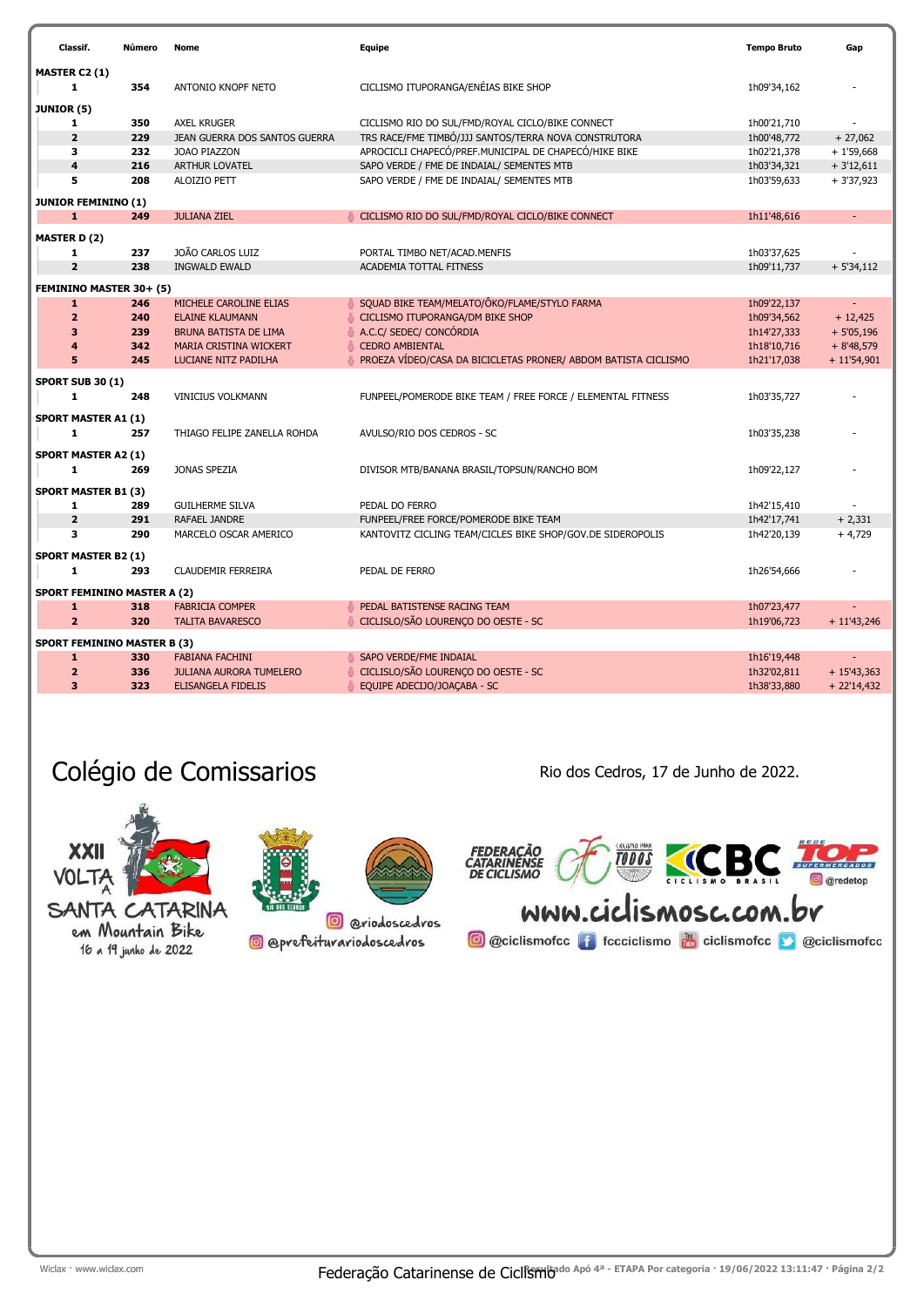#### XXII VOLTA A SANTA CATARINA EM MOUNTAIN BIKE<sub>CATARIN</sub> Federação Catarinense de Ciclismo

### Resultado Após 4ª ETAPA 27,5 KM · 1 página

| Classif.       | Número | Nome                           | <b>Modalidade</b>           | <b>Equipe</b>                                                  | <b>Tempo Bruto</b> | Gap             |
|----------------|--------|--------------------------------|-----------------------------|----------------------------------------------------------------|--------------------|-----------------|
| 1              | 350    | <b>AXEL KRUGER</b>             | <b>JUNIOR</b>               | CICLISMO RIO DO SUL/FMD/ROYAL CICLO/BIKE CONNECT               | 1h00'21,710        |                 |
| $\overline{2}$ | 229    | JEAN GUERRA DOS SANTOS GUERRA  | <b>JUNIOR</b>               | TRS RACE/FME TIMBÓ/JJJ SANTOS/TERRA NOVA CONSTRUTORA           | 1h00'48,772        | $+27,062$       |
| 3              | 232    | <b>JOAO PIAZZON</b>            | <b>JUNIOR</b>               | APROCICLI CHAPECÓ/PREF.MUNICIPAL DE CHAPECÓ/HIKE BIKE          | 1h02'21,378        | $+1'59,668$     |
| 4              | 216    | <b>ARTHUR LOVATEL</b>          | <b>JUNIOR</b>               | SAPO VERDE / FME DE INDAIAL/ SEMENTES MTB                      | 1h03'34,321        | $+3'12,611$     |
| 5              | 257    | THIAGO FELIPE ZANELLA ROHDA    | SPORT MASTER A1             | AVULSO/RIO DOS CEDROS - SC                                     | 1h03'35,238        | $+3'13,528$     |
| 6              | 248    | <b>VINICIUS VOLKMANN</b>       | SPORT SUB 30                | FUNPEEL/POMERODE BIKE TEAM / FREE FORCE / ELEMENTAL FITNESS    | 1h03'35,727        | $+3'14,017$     |
| $\overline{z}$ | 237    | <b>JOÃO CARLOS LUIZ</b>        | <b>MASTER D</b>             | PORTAL TIMBO NET/ACAD.MENFIS                                   | 1h03'37,625        | $+3'15,915$     |
| 8              | 208    | ALOIZIO PETT                   | <b>JUNIOR</b>               | SAPO VERDE / FME DE INDAIAL/ SEMENTES MTB                      | 1h03'59,633        | $+3'37,923$     |
| $\mathbf{9}$   | 318    | <b>FABRICIA COMPER</b>         | SPORT FEMININO MASTER A     | PEDAL BATISTENSE RACING TEAM                                   | 1h07'23,477        | $+7'01,767$     |
| 10             | 238    | <b>INGWALD EWALD</b>           | <b>MASTER D</b>             | <b>ACADEMIA TOTTAL FITNESS</b>                                 | 1h09'11,737        | $+8'50,027$     |
| 11             | 269    | JONAS SPEZIA                   | SPORT MASTER A2             | DIVISOR MTB/BANANA BRASIL/TOPSUN/RANCHO BOM                    | 1h09'22,127        | $+9'00,417$     |
| 12             | 246    | MICHELE CAROLINE ELIAS         | FEMININO MASTER 30+         | SQUAD BIKE TEAM/MELATO/ÔKO/FLAME/STYLO FARMA                   | 1h09'22,137        | $+9'00,427$     |
| 13             | 354    | ANTONIO KNOPF NETO             | <b>MASTER C2</b>            | CICLISMO ITUPORANGA/ENÉIAS BIKE SHOP                           | 1h09'34,162        | $+9'12,452$     |
| 14             | 240    | <b>ELAINE KLAUMANN</b>         | FEMININO MASTER 30+<br>春    | CICLISMO ITUPORANGA/DM BIKE SHOP                               | 1h09'34,562        | $+9'12,852$     |
| 15             | 249    | <b>JULIANA ZIEL</b>            | <b>JUNIOR FEMININO</b><br>林 | CICLISMO RIO DO SUL/FMD/ROYAL CICLO/BIKE CONNECT               | 1h11'48,616        | $+ 11'26,906$   |
| 16             | 239    | <b>BRUNA BATISTA DE LIMA</b>   | FEMININO MASTER 30+         | A.C.C/ SEDEC/ CONCÓRDIA                                        | 1h14'27,333        | $+ 14'05,623$   |
| 17             | 330    | <b>FABIANA FACHINI</b>         | SPORT FEMININO MASTER B     | SAPO VERDE/FME INDAIAL                                         | 1h16'19,448        | $+15'57,738$    |
| 18             | 342    | MARIA CRISTINA WICKERT         | FEMININO MASTER 30+         | <b>CEDRO AMBIENTAL</b>                                         | 1h18'10,716        | $+17'49,006$    |
| 19             | 320    | <b>TALITA BAVARESCO</b>        | SPORT FEMININO MASTER A     | CICLISLO/SÃO LOURENÇO DO OESTE - SC                            | 1h19'06,723        | $+18'45,013$    |
| 20             | 245    | <b>LUCIANE NITZ PADILHA</b>    | FEMININO MASTER 30+         | PROEZA VÍDEO/CASA DA BICICLETAS PRONER/ ABDOM BATISTA CICLISMO | 1h21'17,038        | $+20'55,328$    |
| 21             | 293    | <b>CLAUDEMIR FERREIRA</b>      | SPORT MASTER B2             | PEDAL DE FERRO                                                 | 1h26'54,666        | $+26'32,956$    |
| 22             | 336    | <b>JULIANA AURORA TUMELERO</b> | SPORT FEMININO MASTER B     | CICLISLO/SÃO LOURENÇO DO OESTE - SC                            | 1h32'02,811        | $+31'41,101$    |
| 23             | 323    | <b>ELISANGELA FIDELIS</b>      | SPORT FEMININO MASTER B     | EQUIPE ADECIJO/JOAÇABA - SC                                    | 1h38'33,880        | $+38'12,170$    |
| 24             | 289    | <b>GUILHERME SILVA</b>         | SPORT MASTER B1             | PEDAL DO FERRO                                                 | 1h42'15,410        | $+41'53,700$    |
| 25             | 291    | RAFAEL JANDRE                  | <b>SPORT MASTER B1</b>      | FUNPEEL/FREE FORCE/POMERODE BIKE TEAM                          | 1h42'17,741        | $+41'56,031$    |
| 26             | 290    | MARCELO OSCAR AMERICO          | SPORT MASTER B1             | KANTOVITZ CICLING TEAM/CICLES BIKE SHOP/GOV.DE SIDEROPOLIS     | 1h42'20,139        | $+41'58,429$    |
| 27             | 20     | CáSSIO WILBORN                 | <b>SUB 30</b>               | ACADEMIA DE CICLISMO/NEOBIKES                                  | 1h42'40,099        | $+42'18,389$    |
| 28             | 22     | DIOGO CZUIKA                   | <b>SUB 30</b>               | EXCELÊNCIA CICLISMO                                            | 1h47'20,741        | $+46'59,031$    |
| 29             | 24     | TIAGO JOãO                     | <b>SUB 30</b>               | CICLISMO ITUPORANGA/RIBEIRO BIKE SHOP                          | 1h51'28,409        | $+ 51'06,699$   |
| 30             | 19     | <b>CLEISSON WEBER</b>          | <b>SUB 30</b>               | FORCE BIKE TEAM / JN BIKE CENTER                               | 1h51'30,270        | $+ 51'08,560$   |
| 31             | 23     | ROBSON LUIS LARA FILHO         | <b>SUB 30</b>               | MELATO/ ÖKO / FURBO / STYLOFARMA / SEVEN / MYFORCE             | 2h00'52,333        | $+ 1h00'30,623$ |
| 32             | 13     | <b>BRUNA STRUBE LIMA</b>       | <b>ELITE FEMININO</b>       | CICLISMO RIO DO SUL/FMD/ROYAL CICLO/BIKE CONNECT               | 2h05'57,288        | $+ 1h05'35,578$ |
| 33             | 16     | <b>JESSICA RAMOS RIBEIRO</b>   | <b>ELITE FEMININO</b>       | CICLISMO ITUPORANGA/RIBEIRO BIKE SHOP                          | 2h09'13,650        | $+ 1h08'51,940$ |
| 34             | 17     | <b>JOSIANI VIECELLI</b>        | ELITE FEMININO              | ADECIJO/JOACABA                                                | 2h12'57,026        | $+ 1h12'35,316$ |
| 35             | 18     | SABRINA KRIEGER                | ELITE FEMININO              | ASSOCIAÇÃO PEDALA ITAPEMA DE CICLISMO                          | 2h23'50,647        | + 1h23'28,937   |
| 36             | 14     | <b>CATIANE CARDOSO PEREIRA</b> | ELITE FEMININO              | ASSOCIAÇÃO PEDALA ITAPEMA DE CICLISMO                          | 2h32'47,529        | $+ 1h32'25,819$ |

## Colégio de Comissarios en el partido de la Rio dos Cedros, 17 de Junho de 2022.







SANTA CATARINA em Mountain Bike 16 a 19 junho de 2022

<sup>2</sup> @riodoscedros **@** @prefeiturariodoscedros

**TODOS a**redetop WWW.ciclismosc.com.br **O** @ciclismofcc **O** fccciclismo **B** ciclismofcc **O** @ciclismofcc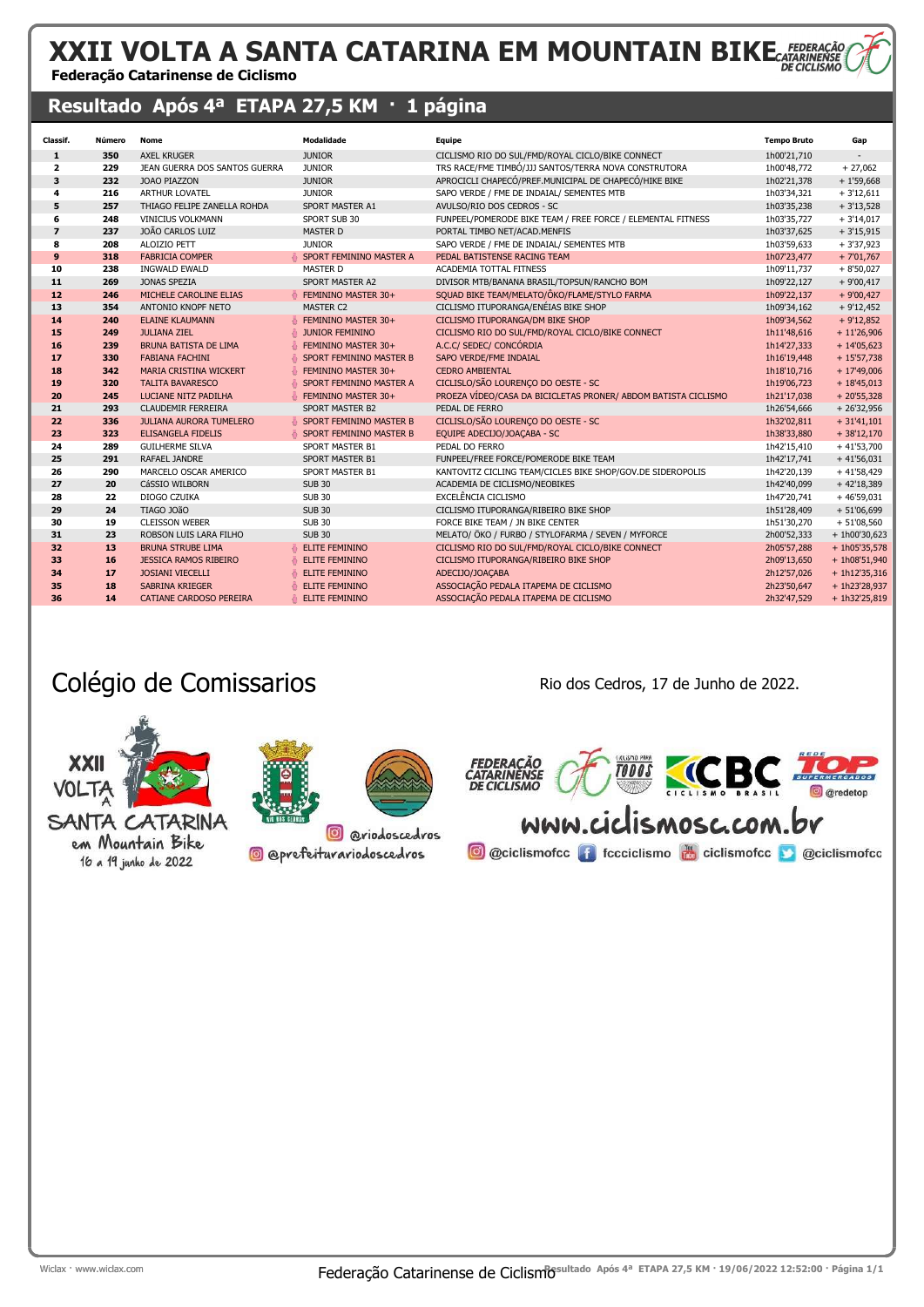#### XXII VOLTA A SANTA CATARINA EM MOUNTAIN BIKECATARRE Federação Catarinense de Ciclismo

#### Resultado Após 4<sup>a</sup>-ETAPA 48,8 KM · 1 página

| Classif.                 | Número         | Nome                          | <b>Modalidade</b>     | <b>Equipe</b>                                                   | <b>Tempo Bruto</b> | Gap             |
|--------------------------|----------------|-------------------------------|-----------------------|-----------------------------------------------------------------|--------------------|-----------------|
| $\mathbf{1}$             | 4              | FERNANDO NUNES DE SOUZA       | <b>ELITE</b>          | ADECIJO/BELOTO STOCK/JOACABA                                    | 1h41'11,966        |                 |
| $\overline{\mathbf{2}}$  | 8              | LUIS EDUARDO PETER            | <b>ELITE</b>          | CICLISLO/SÃO LOURENÇO DO OESTE                                  | 1h42'36,900        | $+1'24,934$     |
| 3                        | 9              | MATHEUS MIRANDA DA SILVA      | <b>ELITE</b>          | EDRO BIKES/FME TUBARÃO/RP7 SPORT                                | 1h42'39,102        | $+1'27,136$     |
| 4                        | 124            | JOAO JORGE BAGGIO             | <b>MASTER B1</b>      | <b>B7 CYCLING</b>                                               | 1h43'01,516        | $+1'49,550$     |
| 5                        | 79             | MARCELO MEDEIROS GARCIA       | <b>MASTER A2</b>      | ENZO AUTOMOVEIS/STÚDIO KRON/PEDAL BIKES                         | 1h43'26,680        | $+2'14,714$     |
| 6                        | $\overline{7}$ | <b>LIAN CARLOS OLCZYK</b>     | <b>ELITE</b>          | ASSOCIAÇÃO PEDALA ITAPEMA DE CICLISMO                           | 1h44'43,119        | $+3'31,153$     |
| $\overline{\phantom{a}}$ | 90             | RODRIGO ALVES DEMARCHE        | <b>MASTER A2</b>      | CICLISMO ITUPORANGA/RIBEIRO BIKE SHOP                           | 1h46'10,545        | $+4'58,579$     |
| 8                        | 59             | ELEANDRO GURKEVICZ            | MASTER A2             | CCO VELO                                                        | 1h46'13,456        | $+5'01,490$     |
| 9                        | 26             | <b>CRISTIANO SCHMITZ</b>      | <b>MASTER A1</b>      | FORCE BIKE TEAM/ITAPEMA - SC                                    | 1h46'21,652        | $+5'09,686$     |
| 10                       | 6              | LAERCIO JOSE SILVEIRA         | <b>ELITE</b>          | PEDALLI BIKE STORE/SIQUEIRA PRO TECH/PORTONAVE/GPINHEIRO ITAJAI | 1h46'24,777        | $+5'12,811$     |
| 11                       | 29             | <b>GUILHERME OLINGER</b>      | <b>MASTER A1</b>      | <b>BRUSQUE/SC</b>                                               | 1h47'17,724        | $+6'05,758$     |
| 12                       | 42             | ROTHERDAN LUIZ RAMOS          | MASTER A1             | VOZZACA/KANTOVITZ                                               | 1h47'18,912        | $+6'06,946$     |
| 13                       | ${\bf 1}$      | ÁQUILA ROUX                   | <b>ELITE</b>          | PEDALLI BIKE STORE/SIQUEIRA PRO TECH/PORTONAVE/GPINHEIRO ITAJAI | 1h47'22,095        | $+6'10,129$     |
| 14                       | 75             | JOÃO CÉSAR SOUZA              | <b>MASTER A2</b>      | <b>KLEIN BIKES/SOLIFES</b>                                      | 1h47'22,346        | $+6'10,380$     |
| 15                       | 28             | <b>DIEGO STEIL</b>            | <b>MASTER A1</b>      | FORCE BIKE TEAM/BELEZA BIKE                                     | 1h49'37,316        | $+8'25,350$     |
| 16                       | 30             | JOÃO ALEXANDRE ROBERTI        | MASTER A1             | PEDAL BATISTENSE RACING TEAM                                    | 1h50'18,975        | + 9'07,009      |
| 17                       | 11             | CRISTOTHER NATAN DICKMANN     | <b>ELITE</b>          | TRS BIKE/FME TIMBO                                              | 1h50'46,539        | $+9'34,573$     |
| 18                       | 58             | ELEANDRO DE LIMA              | <b>MASTER A2</b>      | GATTO PERFORMANCE/KATSUL/VARGAS BIKESHOP/SUDRACT                | 1h51'21,101        | $+10'09,135$    |
| 19                       | 72             | GILMAR RECALCATTI DA SILVA    | <b>MASTER A2</b>      | PREFEITURA DE CAMPOS NOVOS/ACICAN                               | 1h51'27,576        | $+10'15,610$    |
| 20                       | 49             | EDUARDO LUIZ SANTIN           | <b>MASTER A2</b>      | CICLISLO/SÃO LOURENÇO DO OESTE - SC                             | 1h51'29,469        | $+10'17,503$    |
| 21                       | 142            | <b>VOLMEI POMMERENKE</b>      | <b>MASTER B2</b>      | A.C.C./SEDEC/CONCÓRDIA - SC                                     | 1h51'31,904        | $+10'19,938$    |
| 22                       | 138            | NIVALDO DE FARIAS             | <b>MASTER B2</b>      | KANTOVITZ CYCIING TEAM/FME TUBARÃO/MECÂNICA GIBA CICLE          | 1h51'33,878        | $+10'21,912$    |
| 23                       | 12             | THIAGO RODRIGO DEMARCHI       | <b>ELITE</b>          | ASSOCIAÇÃO PEDALA ITAPEMA DE CICLISMO                           | 1h52'13,283        | $+11'01,317$    |
| 24                       | 76             | MANOEL OLIVERIO COSTA PEREIRA | <b>MASTER A2</b>      | CICLISMO ITUPORANGA/Q MASSA PIZZARIA/SABRINA ESTÉTICA           | 1h54'03,829        | $+12'51,863$    |
| 25                       | 115            | ELSON GUSTAVO MOTA ARRUDA     | <b>MASTER B1</b>      | CAFÉ REI DA MONTANHA/MEDONHOS FLORIPA                           | 1h54'06,947        | $+12'54,981$    |
| 26                       | 45             | <b>CLEBER BITTENCORT</b>      | <b>MASTER A2</b>      | TIJUCAS BIKE TEAM/FME TIJUCAS                                   | 1h55'21,979        | $+ 14'10,013$   |
| 27                       | 48             | DANIEL LUIS BOHRER            | <b>MASTER A2</b>      | ACADEMIA DE CICLISMO                                            | 1h56'42,677        | $+15'30,711$    |
| 28                       | 32             | LEONARDO BARBIERI             | <b>MASTER A1</b>      | CICLISLO/SÃO LOURENÇO DO OESTE - SC                             | 1h58'13,950        | $+17'01,984$    |
| 29                       | 73             | JONAS JOSE DA SILVA           | <b>MASTER A2</b>      | CICLISLO/SÃO LOURENÇO DO OESTE - SC                             | 1h58'15,718        | $+17'03,752$    |
| 30                       | 88             | ROBSON ANTONIO GAMBATTO       | <b>MASTER A2</b>      | <b>GAMBATTO RACING</b>                                          | 1h58'20,169        | $+17'08,203$    |
| 31                       | 71             | <b>FELIPE GAVAZZONI</b>       | <b>MASTER A2</b>      | A.C.C./SEDEC/CONCÓRDIA - SC                                     | 1h59'36,034        | $+18'24,068$    |
| 32                       | 27             | DIEGO FERNANDO DAHLKE         | MASTER A1             | POMERODE BIKE TEAM                                              | 2h00'50,753        | $+19'38,787$    |
| 33                       | 37             | MATHEUS DALMÉDICO IORIS       | MASTER A1             | CICLISLO/CONSULTÓRIO DR. IVAN M. IORIS                          | 2h02'39,953        | $+21'27,987$    |
| 34                       | 126            | ANDRE FRANCISCO               | <b>MASTER B2</b>      | CCM SÃO BENTO/CAMPOS DO JORDÃO - SP                             | 2h02'41,835        | $+21'29,869$    |
| 35                       | 116            | EVANDRO LUIS GIAROLO          | <b>MASTER B1</b>      | <b>FORCE BIKE TEAM</b>                                          | 2h02'44,860        | $+21'32,894$    |
| 36                       | 3              | CRISTIANO DE OLIVEIRA SANTOS  | <b>ELITE</b>          | PEDALLI BIKE STORE/SIQUEIRA PRO TECH/PORTONAVE/GPINHEIRO ITAJAI | 2h02'48,933        | $+21'36,967$    |
| 37                       | 127            | <b>GIULLIANO MENDES</b>       | <b>MASTER B2</b>      | KÁTIA ANDRADE CORPORATION                                       | 2h03'10,019        | $+21'58,053$    |
| 38                       | $\mathbf{z}$   | CAIO ANDREUZZI                | <b>ELITE</b>          | APROCICLI CHAPECÓ/PREF.MUNICIPAL DE CHAPECÓ/HIKE BIKE           | 2h03'35,587        | $+22'23,621$    |
| 39                       | 13             | <b>BRUNA STRUBE LIMA</b>      | <b>ELITE FEMININO</b> | CICLISMO RIO DO SUL/FMD/ROYAL CICLO/BIKE CONNECT                | 2h05'57,288        | $+ 24'45,322$   |
| 40                       | 119            | FABIANO SANICK PADILHA        | <b>MASTER B1</b>      | VAMOQVAMO/CHAPECÓ - SC                                          | 2h06'44,203        | $+25'32,237$    |
| 41                       | 125            | RODRIGOFLORES SILVA           | <b>MASTER B1</b>      | GPA/MEDONHOS FLORIPA                                            | 2h08'48,854        | $+27'36,888$    |
| 42                       | 74             | JOSIAS DA SILVA               | MASTER A2             | ITUPORANGA CICLISMO/TEAM CAMBIRELA ESPORTES/CICLES HOFFMANN     | 2h09'08,735        | $+27'56,769$    |
| 43                       | 16             | <b>JESSICA RAMOS RIBEIRO</b>  | <b>ELITE FEMININO</b> | CICLISMO ITUPORANGA/RIBEIRO BIKE SHOP                           | 2h09'13,650        | $+28'01,684$    |
| 44                       | 43             | THIAGO DA SILVA               | MASTER A1             | SEL. CAMPOS NOVOS/ACICAN/SMKBIKESHOP                            | 2h12'49,962        | $+31'37,996$    |
| 45                       | 17             | <b>JOSIANI VIECELLI</b>       | ELITE FEMININO        | ADECIJO/JOAÇABA                                                 | 2h12'57,026        | $+31'45,060$    |
| 46                       | 129            | <b>JAQUES RAUH</b>            | <b>MASTER B2</b>      | BRAVOS E BRUTOS BIKERS/FLUIR BIKE                               | 2h13'18,301        | $+32'06,335$    |
| 47                       | 144            | DANIEL LABADIA                | MASTER C1             | DR MTB/GUARAREMA - SP                                           | 2h16'25,944        | $+35'13,978$    |
| 48                       | 122            | JOÃO PADILHA JUNIOR           | <b>MASTER B1</b>      | PROEZA MAKER/CASA DA BICICLETAS PRONER/ ABDON BATISTA CICLISMO  | 2h16'47,568        | $+35'35,602$    |
| 49                       | 18             | SABRINA KRIEGER               | ELITE FEMININO        | ASSOCIAÇÃO PEDALA ITAPEMA DE CICLISMO                           | 2h23'50,647        | $+42'38,681$    |
| 50                       | 52             | EDUARDO VITOR KLAUMANN        | <b>MASTER A2</b>      | CICLISMO ITUPORANGA/DM BIKE SHOP                                | 2h24'32,838        | $+43'20,872$    |
| 51                       | 114            | ARI SCHVEITZER JUNIOR         | <b>MASTER B1</b>      | MEDONHOS FLORIPA                                                | 2h26'20,371        | $+45'08,405$    |
| 52                       | 149            | CARLOS ALBERTO CORSO          | <b>MASTER B1</b>      | AVULSO/BALNEÁRIO CAMBORIÚ - SC                                  | 2h29'51,160        | $+48'39,194$    |
| 53                       | 147            | ROGERIO BOSHAMMER             | MASTER C1             | DIVISOR MTB/BANANA BRASIL/TOPSUN/RANCHO BOM SUPERMERCADOS       | 2h31'54,875        | $+50'42,909$    |
| 54                       | 14             | CATIANE CARDOSO PEREIRA       | <b>ELITE FEMININO</b> | ASSOCIAÇÃO PEDALA ITAPEMA DE CICLISMO                           | 2h32'47,529        | $+ 51'35,563$   |
| 55                       | 146            | <b>OSMAR DE SOUZA</b>         | MASTER C1             | <b>GO BIKESPORTS</b>                                            | 2h42'25,654        | $+ 1h01'13,688$ |
| 56                       | 141            | <b>RUI PEDRO HERMES</b>       | <b>MASTER B2</b>      | ATIVO/AQUATIC/CHAPECO - SC                                      | 2h58'48,841        | + 1h17'36,875   |
| 57                       | 5              | <b>GETER DALAVALE</b>         | <b>ELITE</b>          | IRIO GROLLI ADVOGADOS                                           | 3h06'05,247        | $+ 1h24'53,281$ |

### Colégio de Comissarios **Rio de Comissarios** Rio dos Cedros, 17 de Junho de 2022.

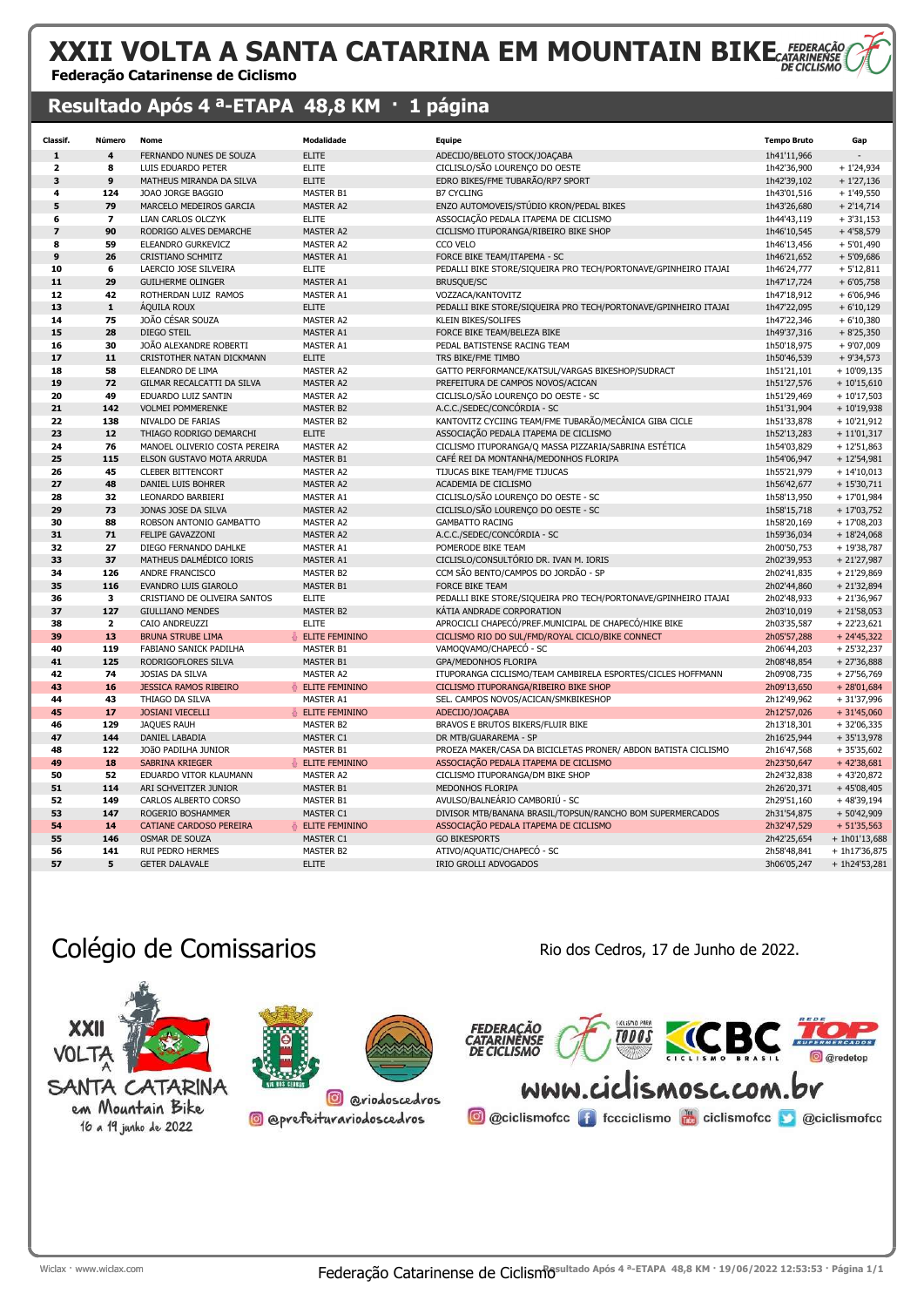# XXII VOLTA A SANTA CATARINA EM MOUNTAIN BIKE FEDERACÃO

Federação Catarinense de Ciclismo

### Classificação Geral Final Por Categoria · 2 páginas

| <b>Classif.</b>                    | Número               | Nome                                                     | Equipe                                                                      | <b>ETAPA 1</b>               | <b>ETAPA 2</b>               | ETAPA <sub>3</sub>           | <b>ETAPA 4</b>               | <b>Tempo Bruto</b> | Gap                           |
|------------------------------------|----------------------|----------------------------------------------------------|-----------------------------------------------------------------------------|------------------------------|------------------------------|------------------------------|------------------------------|--------------------|-------------------------------|
| <b>ELITE (11)</b>                  |                      |                                                          |                                                                             |                              |                              |                              |                              |                    |                               |
| 1                                  | 9                    | MATHEUS MIRANDA DA SILVA                                 | EDRO BIKES/FME TUBARÃO/RP7 SPORT                                            | 0h50'46 (3)                  | 1h52'24 (7)                  | 3h01'44 (26)                 | 1h42'39 (29)                 | 7h27'33            |                               |
| $\overline{2}$                     | $\ddot{\phantom{a}}$ | FERNANDO NUNES DE SOUZA                                  | ADECIJO/BELOTO STOCK/JOAÇABA                                                | 0h50'01 (1)                  | 1h52'22 (6)                  | 3h05'40 (31)                 | 1h41'11 (24)                 | 7h29'14            | $+1'41,000$                   |
| з                                  | 7                    | LIAN CARLOS OLCZYK                                       | ASSOCIAÇÃO PEDALA ITAPEMA DE CICLISMO                                       | 0h50'45 (2)                  | 1h52'26 (8)                  | 3h03'59 (29)                 | 1h44'43 (33)                 | 7h31'53            | $+4'20,000$                   |
| $\overline{\mathbf{A}}$            | 6                    | LAERCIO JOSE SILVEIRA                                    | PEDALLI BIKE STORE/SIQUEIRA PRO TECH/PORTONAVE/GPINHEIRO ITAJAI             | 0h52'15 (6)                  | 1h52'46 (11)                 | 3h05'00 (30)                 | 1h46'24 (37)                 | 7h36'25            | $+8'52,000$                   |
| 5                                  | 8                    | LUIS EDUARDO PETER                                       | CICLISLO/SÃO LOURENÇO DO OESTE                                              | 0h56'04 (31)                 | 1h54'33 (19)                 | 3h12'11 (41)                 | 1h42'36 (28)                 | 7h45'24            | $+ 17'51,000$                 |
| 6                                  | 1                    | <b>AQUILA ROUX</b>                                       | PEDALLI BIKE STORE/SIQUEIRA PRO TECH/PORTONAVE/GPINHEIRO ITAJAI             | 0h52'49 (12)                 | 1h55'42 (22)                 | 3h11'01 (40)                 | 1h47'22 (41)                 | 7h46'54            | $+ 19'21,000$                 |
| $\overline{\phantom{a}}$           | 12                   | THIAGO RODRIGO DEMARCHI                                  | ASSOCIAÇÃO PEDALA ITAPEMA DE CICLISMO                                       | 0h55'22 (29)                 | 1h58'53 (38)                 | 3h17'16 (54)                 | 1h52'13 (53)                 | 8h03'44            | $+36'11,000$                  |
| 8<br>9                             | 11<br>$\mathbf{2}$   | CRISTOTHER NATAN DICKMANN<br>CAIO ANDREUZZI              | TRS BIKE/FME TIMBO<br>APROCICLI CHAPECÓ/PREF.MUNICIPAL DE CHAPECÓ/HIKE BIKE | 0h55'53 (30)<br>0h54'20 (25) | 2h04'08 (46)<br>2h02'31 (41) | 3h20'42 (57)<br>3h20'41 (56) | 1h50'46 (45)<br>2h03'35 (69) | 8h11'29<br>8h21'07 | $+43'56,000$<br>$+ 53'34,000$ |
| 10                                 | 3                    | CRISTIANO DE OLIVEIRA SANTOS                             | PEDALLI BIKE STORE/SIQUEIRA PRO TECH/PORTONAVE/GPINHEIRO ITAJAI             | 0h59'13 (41)                 | 2h02'38 (42)                 | 3h30'05 (65)                 | 2h02'48 (67)                 | 8h34'44            | $+ 1h07'11,000$               |
| 11                                 | 5                    | <b>GETER DALAVALE</b>                                    | IRIO GROLLI ADVOGADOS                                                       | 1h33'11 (85)                 | 3h26'20 (88)                 | 5h30'38 (88)                 | 3h06'05 (88)                 | 13h36'14           | $+ 6h08'41,000$               |
|                                    |                      |                                                          |                                                                             |                              |                              |                              |                              |                    |                               |
| <b>ELITE FEMININO (5)</b><br>1     | 16                   |                                                          | CICLISMO ITUPORANGA/RIBEIRO BIKE SHOP                                       |                              |                              |                              | 2h09'13 (74)                 | 9h16'17            |                               |
| $\overline{\mathbf{z}}$            | 13                   | <b>JESSICA RAMOS RIBEIRO</b><br><b>BRUNA STRUBE LIMA</b> | CICLISMO RIO DO SUL/FMD/ROYAL CICLO/BIKE CONNECT                            | 1h03'44 (54)<br>1h02'54 (51) | 2h16'39 (65)<br>2h27'55 (75) | 3h46'41 (74)<br>3h51'04 (76) | 2h05'57 (70)                 | 9h27'50            | $+11'33,000$                  |
| $\overline{\mathbf{3}}$            | 17                   | <b>JOSIANI VIECELLI</b>                                  | ADECIJO/JOAÇABA                                                             | 1h05'55 (59)                 | 2h25'00 (71)                 | 4h04'26 (79)                 | 2h12'57 (76)                 | 9h48'18            | $+32'01,000$                  |
| 4                                  | 18                   | <b>SABRINA KRIEGER</b>                                   | ASSOCIAÇÃO PEDALA ITAPEMA DE CICLISMO                                       | 1h07'56 (62)                 | 2h27'54 (74)                 | 4h14'48 (83)                 | 2h23'50 (80)                 | 10h14'28           | $+58'11,000$                  |
| 5                                  | 14                   | CATIANE CARDOSO PEREIRA                                  | ASSOCIAÇÃO PEDALA ITAPEMA DE CICLISMO                                       | 1h13'09 (74)                 | 2h44'27 (82)                 | 4h29'15 (86)                 | 2h32'47 (85)                 | 10h59'38           | +1h43'21,000                  |
| <b>FEMININO MASTER 30+ (5)</b>     |                      |                                                          |                                                                             |                              |                              |                              |                              |                    |                               |
| 1                                  | 246                  | MICHELE CAROLINE ELIAS                                   | SQUAD BIKE TEAM/MELATO/ÔKO/FLAME/STYLO FARMA                                | 1h12'56 (73)                 | 2h06'03 (49)                 | 2h38'31 (12)                 | 1h09'22 (12)                 | 7h06'52            |                               |
| $\overline{2}$                     | 240                  | <b>ELAINE KLAUMANN</b>                                   | CICLISMO ITUPORANGA/DM BIKE SHOP                                            | 1h10'34 (70)                 | 2h07'56 (53)                 | 2h46'22 (17)                 | 1h09'34 (14)                 | 7h14'26            | $+7'34,000$                   |
|                                    | 239                  | BRUNA BATISTA DE LIMA                                    | A.C.C/ SEDEC/ CONCÓRDIA                                                     | 1h20'34 (82)                 | 2h08'47 (55)                 | 2h47'32 (18)                 | 1h14'27 (16)                 | 7h31'20            | $+ 24'28,000$                 |
|                                    | 342                  | MARIA CRISTINA WICKERT                                   | <b>CEDRO AMBIENTAL</b>                                                      | 1h15'37 (78)                 | 2h11'38 (60)                 | 2h54'09 (22)                 | 1h18'10 (18)                 | 7h39'34            | $+32'42,000$                  |
| 5                                  | 245                  | LUCIANE NITZ PADILHA                                     | PROEZA VÍDEO/CASA DA BICICLETAS PRONER/ ABDOM BATISTA CICLISMO              | 1h27'22 (83)                 | 2h29'50 (76)                 | 2h58'21 (24)                 | 1h21'17 (20)                 | 8h16'50            | + 1h09'58,000                 |
|                                    |                      |                                                          |                                                                             |                              |                              |                              |                              |                    |                               |
| <b>JUNIOR (5)</b><br>1             | 229                  | JEAN GUERRA DOS SANTOS GUERRA                            | TRS RACE/FME TIMBÓ/JJJ SANTOS/TERRA NOVA CONSTRUTORA                        |                              | 1h35'09 (1)                  |                              |                              | 5h35'39            |                               |
| $\overline{2}$                     | 350                  | AXEL KRUGER                                              | CICLISMO RIO DO SUL/FMD/ROYAL CICLO/BIKE CONNECT                            | 0h54'53 (27)<br>0h56'27 (35) | 1h38'44 (2)                  | 2h04'49 (1)<br>2h08'23 (2)   | 1h00'48 (2)<br>1h00'21 (1)   | 5h43'55            | $+8'16,000$                   |
| з                                  | 232                  | JOAO PIAZZON                                             | APROCICLI CHAPECO/PREF.MUNICIPAL DE CHAPECO/HIKE BIKE                       | 1h05'10 (56)                 | 1h44'09 (3)                  | 2h15'45 (3)                  | 1h02'21 (3)                  | 6h07'25            | $+31'46,000$                  |
| $\overline{\mathbf{A}}$            | 216                  | ARTHUR LOVATEL                                           | SAPO VERDE / FME DE INDAIAL/ SEMENTES MTB                                   | 1h01'35 (47)                 | 1h49'37 (4)                  | 2h23'25 (4)                  | 1h03'34 (4)                  | 6h18'11            | $+42'32,000$                  |
| 5                                  | 208                  | ALOIZIO PETT                                             | SAPO VERDE / FME DE INDAIAL/ SEMENTES MTB                                   | 1h13'22 (75)                 | 2h00'22 (39)                 | 2h31'42 (9)                  | 1h03'59 (8)                  | 6h49'25            | $+ 1h13'46,000$               |
| <b>JUNIOR FEMININO (1)</b>         |                      |                                                          |                                                                             |                              |                              |                              |                              |                    |                               |
|                                    |                      |                                                          |                                                                             |                              |                              |                              |                              |                    |                               |
| 1                                  | 249                  | <b>JULIANA ZIEL</b>                                      | CICLISMO RIO DO SUL/FMD/ROYAL CICLO/BIKE CONNECT                            | 1h17'22 (79)                 | 2h19'33 (69)                 | 2h46'11 (16)                 | 1h11'48 (15)                 | 7h34'54            |                               |
| <b>MASTER A1 (9)</b>               |                      |                                                          |                                                                             |                              |                              |                              |                              |                    |                               |
| 1                                  | 28                   | DIEGO STEIL                                              | FORCE BIKE TEAM/BELEZA BIKE                                                 | 0h52'16 (7)                  | 1h55'33 (21)                 | 3h06'44 (34)                 | 1h49'37 (43)                 | 7h44'10            |                               |
| $\overline{\mathbf{2}}$            | 42                   | ROTHERDAN LUIZ RAMOS                                     | VOZZACA/KANTOVITZ                                                           | 0h54'16 (23)                 | 1h58'17 (32)                 | 3h07'43 (36)                 | 1h47'18 (39)                 | 7h47'34            | $+3'24,000$                   |
| 3                                  | 26                   | CRISTIANO SCHMITZ                                        | FORCE BIKE TEAM/ITAPEMA - SC                                                | 0h52'37 (9)                  | 1h57'17 (24)                 | 3h13'16 (42)                 | 1h46'21 (36)                 | 7h49'31            | $+5'21,000$                   |
| 4                                  | 29                   | <b>GUILHERME OLINGER</b>                                 | <b>BRUSQUE/SC</b>                                                           | 0h54'16 (22)                 | 1h57'57 (26)                 | 3h10'24 (39)                 | 1h47'17 (38)                 | 7h49'54            | $+5'44,000$                   |
| 5                                  | 30                   | JOÃO ALEXANDRE ROBERTI                                   | PEDAL BATISTENSE RACING TEAM                                                | 0h53'44 (17)                 | 1h58'20 (33)                 | 3h14'10 (47)                 | 1h50'18 (44)                 | 7h56'32            | $+ 12'22,000$                 |
| 6                                  | 32                   | LEONARDO BARBIERI                                        | CICLISLO/SÃO LOURENÇO DO OESTE - SC                                         | 0h57'53 (40)                 | 2h05'33 (47)                 | 3h21'01 (58)                 | 1h58'13 (58)                 | 8h22'40            | $+38'30,000$                  |
| $\overline{\mathbf{z}}$            | 27                   | DIEGO FERNANDO DAHLKE                                    | POMERODE BIKE TEAM                                                          | 0h57'00 (37)                 | 2h07'02 (50)                 | 3h35'06 (67)                 | 2h00'50 (62)                 | 8h39'58            | $+55'48,000$                  |
| 8<br>9                             | 37<br>43             | MATHEUS DALMÉDICO IORIS                                  | CICLISLO/CONSULTORIO DR. IVAN M. IORIS                                      | 1h19'10 (81)                 | 2h05'35 (48)                 | 3h32'22 (66)                 | 2h02'39 (64)                 | 8h59'46            | $+ 1h15'36,000$               |
|                                    |                      | THIAGO DA SILVA                                          | SEL. CAMPOS NOVOS/ACICAN/SMKBIKESHOP                                        | 1h01'13 (46)                 | 2h18'54 (67)                 | 4h12'15 (82)                 | 2h12'49 (75)                 | 9h45'11            | +2h01'01,000                  |
| <b>MASTER A2 (15)</b>              |                      |                                                          |                                                                             |                              |                              |                              |                              |                    |                               |
| 1                                  | 79                   | MARCELO MEDEIROS GARCIA                                  | ENZO AUTOMOVEIS/STÚDIO KRON/PEDAL BIKES                                     | 0h52'27 (8)                  | 1h52'37 (10)                 | 3h02'28 (27)                 | 1h43'26 (32)                 | 7h30'58            |                               |
| $\overline{2}$                     | 90                   | RODRIGO ALVES DEMARCHE                                   | CICLISMO ITUPORANGA/RIBEIRO BIKE SHOP                                       | 0h51'57 (5)                  | 1h54'28 (17)                 | 3h05'55 (32)                 | 1h46'10 (34)                 | 7h38'30            | $+7'32,000$                   |
| з                                  | 75                   | JOÃO CÉSAR SOUZA                                         | KLEIN BIKES/SOLIFES                                                         | 0h53'44 (18)                 | 1h54'35 (20)                 | 3h07'42 (35)                 | 1h47'22 (42)                 | 7h43'23            | $+12'25,000$                  |
| $\overline{\mathbf{A}}$            | 59                   | ELEANDRO GURKEVICZ                                       | CCO VELO                                                                    | 0h53'44 (19)                 | 1h57'15 (23)                 | 3h08'30 (37)                 | 1h46'13 (35)                 | 7h45'42            | $+ 14'44,000$                 |
| 5                                  | 49                   | EDUARDO LUIZ SANTIN                                      | CICLISLO/SÃO LOURENÇO DO OESTE - SC                                         | 0h53'15 (15)                 | 1h58'17 (31)                 | 3h13'54 (43)                 | 1h51'29 (49)                 | 7h56'55            | $+25'57,000$                  |
| 6                                  | 58                   | ELEANDRO DE LIMA                                         | GATTO PERFORMANCE/KATSUL/VARGAS BIKESHOP/SUDRACT                            | 0h53'45 (20)                 | 1h52'49 (12)                 | 3h24'18 (63)                 | 1h51'21 (46)                 | 8h02'13            | $+31'15,000$                  |
| $\overline{\phantom{a}}$           | 72                   | GILMAR RECALCATTI DA SILVA                               | PREFEITURA DE CAMPOS NOVOS/ACICAN                                           | 0h54'16 (21)                 | 2h02'38 (44)                 | 3h15'37 (49)                 | 1h51'27 (47)                 | 8h03'58            | $+33'00,000$                  |
| 8<br>9                             | 48<br>45             | DANIEL LUIS BOHRER<br><b>CLEBER BITTENCORT</b>           | ACADEMIA DE CICLISMO<br>TIJUCAS BIKE TEAM/FME TIJUCAS                       | 0h52'45 (11)<br>0h54'20 (26) | 1h57'59 (27)<br>2h02'38 (43) | 3h16'41 (53)<br>3h17'16 (55) | 1h56'42 (57)<br>1h55'21 (56) | 8h04'07<br>8h09'35 | $+33'09,000$<br>$+38'37,000$  |
| 10                                 | 76                   | MANOEL OLIVERIO COSTA PEREIRA                            | CICLISMO ITUPORANGA/Q MASSA PIZZARIA/SABRINA ESTÉTICA                       | 0h56'04 (32)                 | 2h07'59 (54)                 | 3h15'59 (50)                 | 1h54'03 (54)                 | 8h14'05            | $+43'07,000$                  |
| 11                                 | 71                   | FELIPE GAVAZZONI                                         | A.C.C./SEDEC/CONCÓRDIA - SC                                                 | 0h54'17 (24)                 | 1h58'46 (36)                 | 3h22'34 (60)                 | 1h59'36 (61)                 | 8h15'13            | $+44'15,000$                  |
| 12                                 | 88                   | ROBSON ANTONIO GAMBATTO                                  | <b>GAMBATTO RACING</b>                                                      | 0h56'06 (33)                 | 1h58'38 (35)                 | 3h28'27 (64)                 | 1h58'20 (60)                 | 8h21'31            | $+50'33,000$                  |
| 13                                 | 73                   | JONAS JOSE DA SILVA                                      | CICLISLO/SÃO LOURENÇO DO OESTE - SC                                         | 0h57'28 (38)                 | 2h12'08 (61)                 | 3h21'02 (59)                 | 1h58'15 (59)                 | 8h28'53            | $+57'55,000$                  |
| 14                                 | 74                   | JOSIAS DA SILVA                                          | ITUPORANGA CICLISMO/TEAM CAMBIRELA ESPORTES/CICLES HOFFMANN                 | 1h02'52 (50)                 | 2h15'30 (62)                 | 3h46'16 (72)                 | 2h09'08 (73)                 | 9h13'46            | $+ 1h42'48,000$               |
| 15                                 | 52                   | EDUARDO VITOR KLAUMANN                                   | CICLISMO ITUPORANGA/DM BIKE SHOP                                            | 1h09'00 (64)                 | 2h38'57 (80)                 | 4h29'13 (85)                 | 2h24'32 (81)                 | 10h41'42           | +3h10'44,000                  |
| MASTER B1 (8)                      |                      |                                                          |                                                                             |                              |                              |                              |                              |                    |                               |
| 1                                  | 124                  | JOAO JORGE BAGGIO                                        | <b>B7 CYCLING</b>                                                           | 0h51'53 (4)                  | 1h53'48 (15)                 | 3h01'44 (25)                 | 1h43'01 (31)                 | 7h30'26            |                               |
| $\overline{2}$                     | 115                  | ELSON GUSTAVO MOTA ARRUDA                                | CAFÉ REI DA MONTANHA/MEDONHOS FLORIPA                                       | 0h57'53 (39)                 | 2h11'25 (58)                 | 3h16'06 (52)                 | 1h54'06 (55)                 | 8h19'30            | $+49'04,000$                  |
| 3                                  | 116                  | EVANDRO LUIS GIAROLO                                     | FORCE BIKE TEAM                                                             | 0h59'26 (42)                 | 2h10'42 (57)                 | 3h35'48 (68)                 | 2h02'44 (66)                 | 8h48'40            | $+ 1h18'14,000$               |
| 4                                  | 125                  | RODRIGOFLORES SILVA                                      | GPA/MEDONHOS FLORIPA                                                        | 1h02'56 (52)                 | 2h16'14 (64)                 | 3h46'19 (73)                 | 2h08'48 (72)                 | 9h14'17            | $+ 1h43'51,000$               |
| 5                                  | 119                  | FABIANO SANICK PADILHA                                   | VAMOQVAMO/CHAPECÓ - SC                                                      | 1h01'12 (45)                 | 2h18'26 (66)                 | 3h59'11 (77)                 | 2h06'44 (71)                 | 9h25'33            | + 1h55'07,000                 |
| 6                                  | 122                  | JOÃO PADILHA JUNIOR                                      | PROEZA MAKER/CASA DA BICICLETAS PRONER/ ABDON BATISTA CICLISMO              | 1h07'18 (60)                 | 2h26'37 (73)                 | 4h00'48 (78)                 | 2h16'47 (79)                 | 9h51'30            | + 2h21'04,000                 |
| 7                                  | 114                  | ARI SCHVEITZER JUNIOR                                    | MEDONHOS FLORIPA                                                            | 1h03'42 (53)                 | 2h26'37 (72)                 | 4h22'56 (84)                 | 2h26'20 (82)                 | 10h19'35           | +2h49'09,000                  |
| 8                                  | 149                  | CARLOS ALBERTO CORSO                                     | AVULSO/BALNEÁRIO CAMBORIÚ - SC                                              | 1h08'39 (63)                 | 2h35'44 (78)                 | 4h09'42 (81)                 | 2h29'51 (83)                 | 10h23'56           | + 2h53'30,000                 |
| <b>MASTER B2 (6)</b>               |                      |                                                          |                                                                             |                              |                              |                              |                              |                    |                               |
| 1                                  | 138                  | NIVALDO DE FARIAS                                        | KANTOVITZ CYCIING TEAM/FME TUBARÃO/MECÂNICA GIBA CICLE                      | 0h52'59 (14)                 | 1h58'15 (29)                 | 3h13'56 (44)                 | 1h51'33 (52)                 | 7h56'43            |                               |
| $\overline{2}$                     | 142                  | <b>VOLMEI POMMERENKE</b>                                 | A.C.C./SEDEC/CONCÓRDIA - SC                                                 | 0h53'44 (16)                 | 1h58'47 (37)                 | 3h14'41 (48)                 | 1h51'31 (51)                 | 7h58'43            | $+2'00,000$                   |
| з                                  | 126                  | ANDRE FRANCISCO                                          | CCM SÃO BENTO/CAMPOS DO JORDÃO - SP                                         | 0h56'08 (34)                 | 1h58'15 (28)                 | 3h16'00 (51)                 | 2h02'41 (65)                 | 8h13'04            | $+16'21,000$                  |
| $\overline{\mathbf{4}}$            | 127                  | <b>GIULLIANO MENDES</b>                                  | KÁTIA ANDRADE CORPORATION                                                   | 0h59'33 (43)                 | 2h19'28 (68)                 | 3h42'36 (71)                 | 2h03'10 (68)                 | 9h04'47            | $+ 1h08'04,000$               |
| 5                                  | 129                  | <b>JAQUES RAUH</b>                                       | BRAVOS E BRUTOS BIKERS/FLUIR BIKE                                           | 1h01'53 (48)                 | 2h15'45 (63)                 | 3h50'32 (75)                 | 2h13'18 (77)                 | 9h21'28            | $+ 1h24'45,000$               |
| 6                                  | 141                  | RUI PEDRO HERMES                                         | ATIVO/AQUATIC/CHAPECÓ - SC                                                  | 1h09'53 (69)                 | 2h50'52 (84)                 | 4h46'45 (87)                 | 2h58'48 (87)                 | 11h46'18           | +3h49'35,000                  |
| <b>MASTER C1 (3)</b>               |                      |                                                          |                                                                             |                              |                              |                              |                              |                    |                               |
| 1                                  | 144                  | DANIEL LABADIA                                           | DR MTB/GUARAREMA - SP                                                       | 1h09'36 (67)                 | 2h36'44 (79)                 | 2h34'00 (11)                 | 2h16'25 (78)                 | 8h36'45            |                               |
| $\overline{2}$                     | 147                  | ROGERIO BOSHAMMER                                        | DIVISOR MTB/BANANA BRASIL/TOPSUN/RANCHO BOM SUPERMERCADOS                   | 1h12'16 (72)                 | 2h42'29 (81)                 | 2h45'16 (15)                 | 2h31'54 (84)                 | 9h11'55            | $+35'10,000$                  |
| з                                  | 146                  | OSMAR DE SOUZA                                           | <b>GO BIKESPORTS</b>                                                        | 1h17'55 (80)                 | 3h03'05 (86)                 | 2h51'34 (21)                 | 2h42'25 (86)                 | 9h54'59            | $+ 1h18'14,000$               |
| <b>MASTER C2 (1)</b>               |                      |                                                          |                                                                             |                              |                              |                              |                              |                    |                               |
| 1                                  | 354                  | ANTONIO KNOPF NETO                                       | CICLISMO ITUPORANGA/ENÉIAS BIKE SHOP                                        | 1h09'19 (66)                 | 1h57'37 (25)                 | 2h38'32 (13)                 | 1h09'34 (13)                 | 6h55'02            |                               |
|                                    |                      |                                                          |                                                                             |                              |                              |                              |                              |                    |                               |
| <b>MASTER D (2)</b>                |                      |                                                          |                                                                             |                              |                              |                              |                              |                    |                               |
| 1<br>$\overline{2}$                | 237<br>238           | JOÃO CARLOS LUIZ<br>INGWALD EWALD                        | PORTAL TIMBO NET/ACAD.MENFIS<br>ACADEMIA TOTTAL FITNESS                     | 1h05'53 (58)<br>1h09'37 (68) | 1h51'37 (5)<br>1h58'17 (30)  | 2h24'31 (7)<br>2h31'42 (8)   | 1h03'37 (7)<br>1h09'11 (10)  | 6h25'38<br>6h48'47 | $+23'09,000$                  |
|                                    |                      |                                                          |                                                                             |                              |                              |                              |                              |                    |                               |
| <b>SPORT FEMININO MASTER A (2)</b> |                      |                                                          |                                                                             |                              |                              |                              |                              |                    |                               |
| $\mathbf{1}$                       | 318                  | <b>FABRICIA COMPER</b>                                   | PEDAL BATISTENSE RACING TEAM                                                | 1h07'49 (61)                 | 1h54'27 (16)                 | 2h32'45 (10)                 | 1h07'23 (9)                  | 6h42'24            |                               |
| $\overline{2}$                     | 320                  | <b>TALITA BAVARESCO</b>                                  | CICLISLO/SÃO LOURENÇO DO OESTE - SC                                         | 1h15'08 (76)                 | 2h11'28 (59)                 | 3h06'07 (33)                 | 1h19'06 (19)                 | 7h51'49            | $+ 1h09'25,000$               |
| <b>SPORT FEMININO MASTER B (3)</b> |                      |                                                          |                                                                             |                              |                              |                              |                              |                    |                               |
| ${\bf 1}$                          | 330                  | FABIANA FACHINI                                          | SAPO VERDE/FME INDAIAL<br>흥                                                 | 1h15'21 (77)                 | 2h07'08 (51)                 | 2h47'42 (19)                 | 1h16'19 (17)                 | 7h26'30            |                               |
| $\overline{2}$                     | 336                  | JULIANA AURORA TUMELERO                                  | CICLISLO/SÃO LOURENÇO DO OESTE - SC                                         | 1h33'25 (86)                 | 2h51'19 (85)                 | 3h23'17 (62)                 | 1h32'02 (22)                 | 9h20'03            | $+ 1h53'33,000$               |
| $\mathbf{3}$                       | 323                  | ELISANGELA FIDELIS                                       | EQUIPE ADECIJO/JOAÇABA - SC                                                 | 1h57'02 (88)                 | 2h45'24 (83)                 | 3h37'58 (69)                 | 1h38'33 (23)                 | 9h58'57            | + 2h32'27,000                 |
|                                    |                      |                                                          |                                                                             |                              |                              |                              |                              |                    |                               |

Wiclax · www.wiclax.com **Classifica** Catarinense de Ciclismo<sup>ricação Geral Final Por Categoria · 19/06/2022 12:44:38 · Página 1/2</sup>